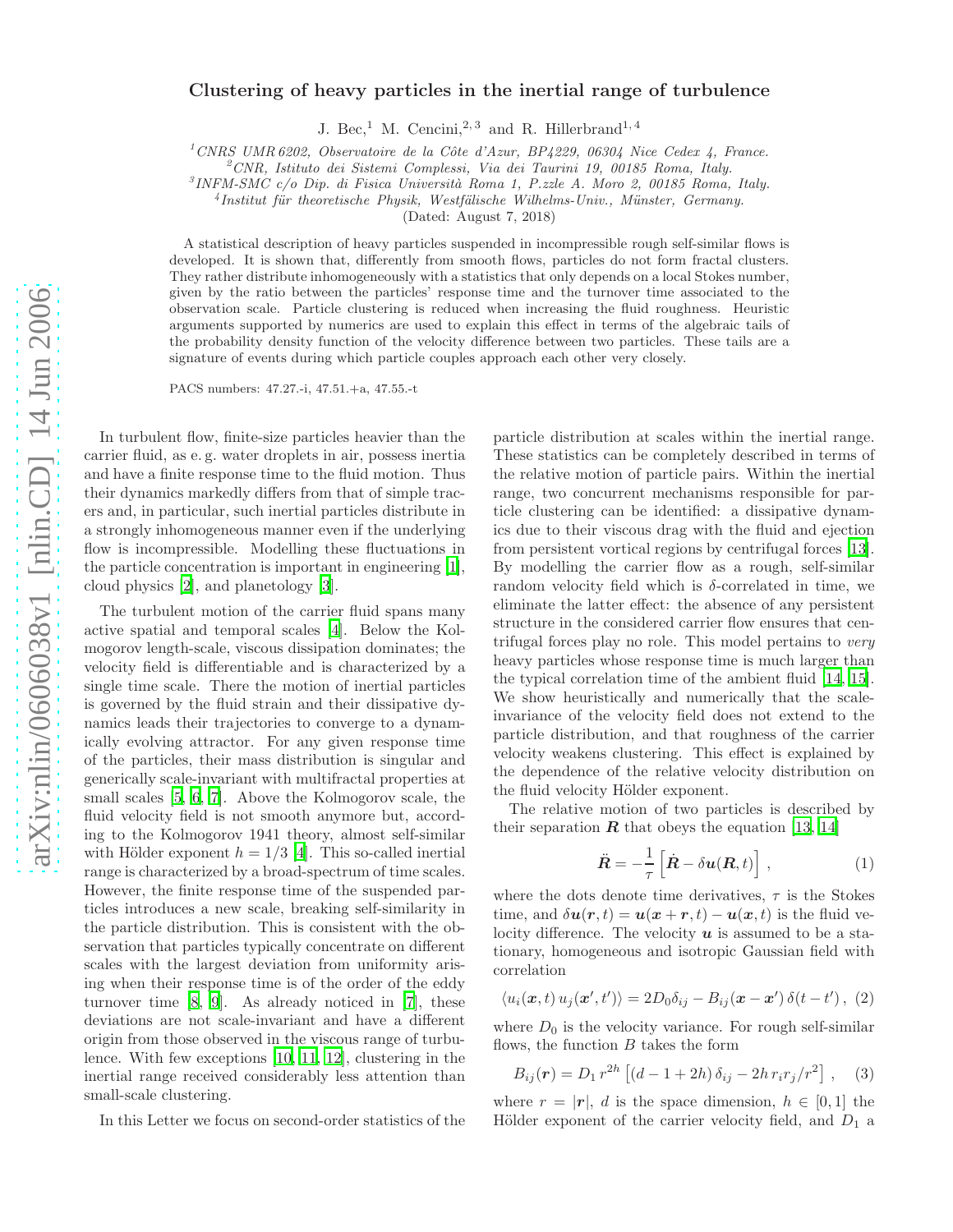

<span id="page-1-1"></span>FIG. 1: (*a*) Local correlation dimension  $\delta(r)$  versus the scale-dependent Stokes number  $\mathcal{S}(r) = D_1 \tau/r^{2(1-h)}$  for various values of the Hölder exponent h in two dimensions  $d = 2$ . (b) Ratio between the local exponent  $\gamma(r)$  of the particle velocity and h versus  $S(r)$ . Different symbols (colors online) refer to different values of the particle response time  $\tau$ .

constant measuring the intensity of turbulence. This kind of velocity field was introduced by Kraichnan [\[16](#page-3-15)] to model passive scalar transport.

By defining  $s = t/\tau$  and rescaling **R** by the observation scale  $\ell$ , it is easily seen that the above dynamics, and thus all the statistical properties of particle pairs at scale  $\ell$  only depend on the *local Stokes num*ber  $\mathcal{S}(\ell) = D_1 \tau / \ell^{2(1-h)}$ . This dimensionless quantity, first introduced in [\[9](#page-3-8)], is the ratio between the particle response time  $\tau$  and the turnover time at scale  $\ell$ . It measures the scale-dependent effects of inertia. At large scales ( $\ell \to \infty$ ) inertia becomes negligible  $(\mathcal{S}(\ell) \to 0)$  and particles recover the incompressible dynamics of tracers. Conversely, since  $\mathcal{S}(\ell) \to \infty$  for  $\ell \to 0$ , inertia effects become dominant at small scales and the dynamics approaches that of free particles. For both very large and very small values of the Stokes number, the particles distribute uniformly in space. Strong inhomogeneities appear for  $\mathcal{S}(\ell) \approx 1$ .

Note that in unbounded carrier flows, the separation between two particles asymptotically grow indefinitely with time and thus the dynamics [\(1\)](#page-0-0) never reaches a statistical steady state. However, real turbulent flows are bounded, allowing for statistical equilibrium to be reached. Boundary conditions are thus implemented in the considered model by imposing, for instance, reflection of the inter-particle distance at  $|R| = L$ . Clearly, since self-similarity is broken by the presence of boundaries, the aforementioned scaling arguments apply only at scales  $\ell \ll L$ .

For smooth carrier flows  $(h = 1)$ , there is a unique time scale so that the dynamics only depends on the global Stokes number  $S = D_1 \tau$ . Inhomogeneities in the particle distribution can be quantified by  $d - \mathcal{D}_2$ , where  $\mathcal{D}_2$  is the correlation dimension

<span id="page-1-0"></span>
$$
\mathcal{D}_2 = \lim_{r \to 0} \delta(r), \quad \delta(r) = d \left( \ln P_2(r) \right) / d \left( \ln r \right), \qquad (4)
$$

 $P_2(r)$  denoting the probability that  $|R| < r$ . In  $\delta$ correlated smooth flows, just as in real suspensions, the correlation dimension  $\mathcal{D}_2$  non-trivially depends on the Stokes number [\[14](#page-3-13)].

For non-smooth but Hölder-continuous flows,  $\mathcal{D}_2 = d$ for all particle response times. Information on the inhomogeneities of the particle distribution is entailed in the local correlation dimension  $\delta(r)$  defined in [\(4\)](#page-1-0). From above arguments,  $\delta(r)$  is expected to depend only on h and on the local Stokes number  $S(r)$  when  $r \ll L$ . This is confirmed numerically for  $d = 2$  as shown in Fig. [1a](#page-1-1), where the local dimension  $\delta(r)$  is represented as a function of  $S(r)$ . The collapse of the data for various response times  $\tau$  demonstrates the dependence on the local Stokes number. Comparing various values of the exponent  $h$ , we observe that when the fluid becomes rougher, the intensity of clustering weakens. In particular, the minimum of  $\delta(r)$  gets closer to  $d = 2$  as h decreases. Notice that for  $h = 1$ , the Stokes number S does not depend on r and data refer to the actual value of the correlation dimension, which is well defined for smooth flows (see [\[14\]](#page-3-13) for details).

We now turn to the typical velocity difference  $\boldsymbol{R}$  between two particles and its dependency on the separation **R**. For smooth flows, when  $|R| \to 0$  an algebraic behavior of the form  $|\dot{\mathbf{R}}| \sim |\mathbf{R}|^{\gamma}$  is observed, defining a Hölder exponent  $\gamma$  for the particle velocities. This exponent decreases from  $\gamma = h = 1$  for  $\mathcal{S} = 0$ , corresponding to a differentiable particle velocity field, to  $\gamma = 0$  for  $S \to \infty$ , that means particle moving with uncorrelated velocities [\[14\]](#page-3-13). In non-smooth flows the exponent  $\gamma$  is asymptotically equal to the fluid Hölder exponent  $h$  at large scales  $(S(r) \rightarrow 0)$ , while it approaches 0 at very small scales  $(S(r) \to \infty)$ . Therefore, similarly to  $\delta(r)$ , all relevant information is entailed in the scale dependence of the local exponent  $\gamma(r)$ . As for the local correlation dimension, this exponent only depends on the fluid Hölder expo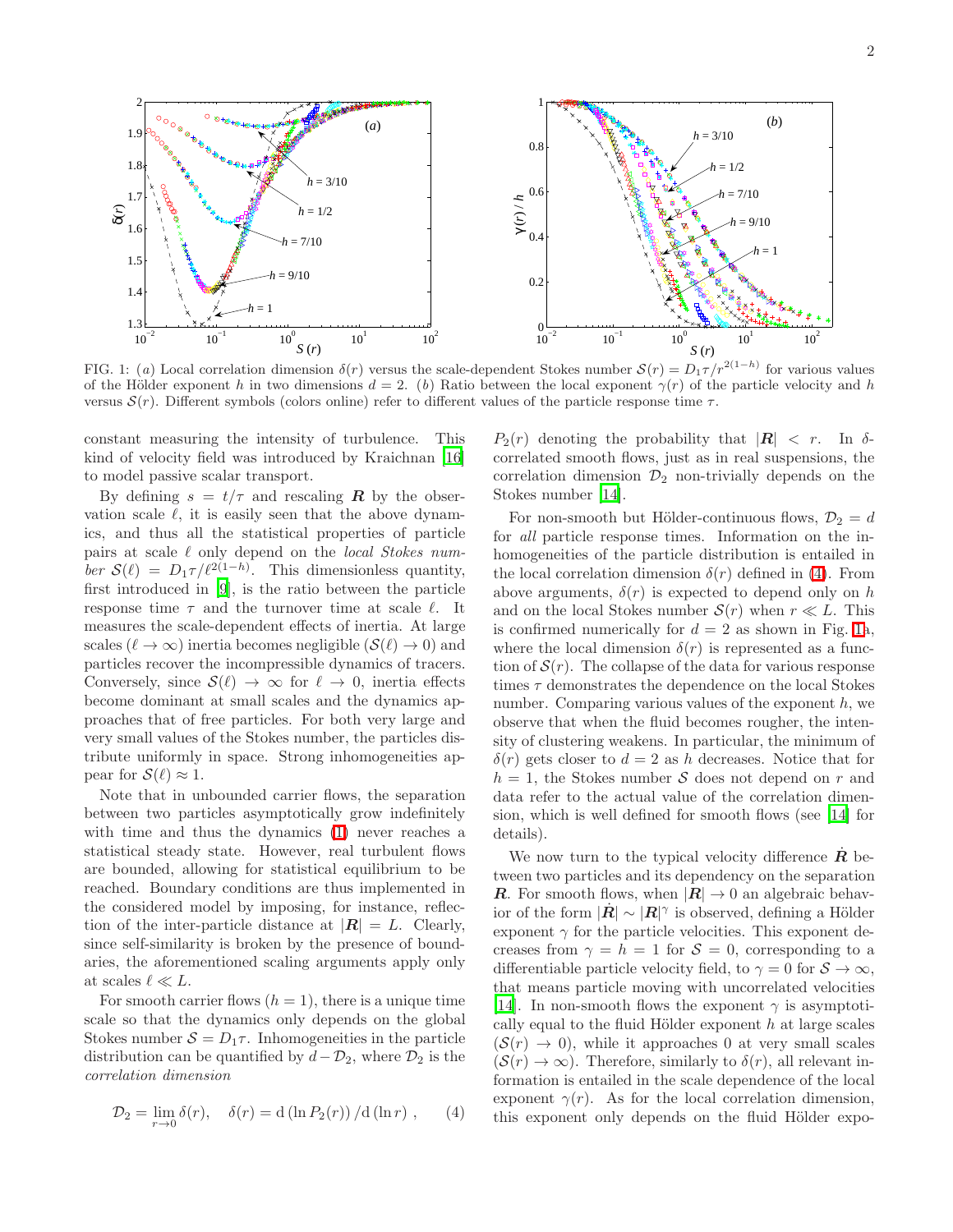nent and on the local Stokes number; this is confirmed in Fig. [1b](#page-1-1), showing the ratio  $\gamma(r)/h$  versus  $\mathcal{S}(r)$  for various values of  $h$ . It is worth noticing that the transition from  $\gamma(r) = h$  to  $\gamma(r) = 0$  shifts towards larger values of the local Stokes number and broadens as h decreases. The fact that  $\gamma(r) = h$  for  $r \to \infty$  implies that the particles should asymptotically experience Richardson diffusion [\[4](#page-3-3)] just as simple tracers.

To get a deeper understanding of the mechanisms of clustering, we transform the equations of motion  $(1)-(2)$  $(1)-(2)$ into a system of stochastic differential equations with additive noise. Adapting to rough flows the strategy first proposed in [\[17](#page-3-16)] for smooth carrier velocities fields and used in [\[18](#page-3-17)], we make the following change of variables:

$$
X = (\tau/L^2) \left( |\mathbf{R}|/L \right)^{-(1+h)} \mathbf{R} \cdot \dot{\mathbf{R}},
$$
  
\n
$$
Y = (\tau/L^2) \left( |\mathbf{R}|/L \right)^{-(1+h)} |\mathbf{R} \wedge \dot{\mathbf{R}}|,
$$
  
\n
$$
Z = (|\mathbf{R}|/L)^{1-h}.
$$
\n(5)

<span id="page-2-2"></span><span id="page-2-0"></span>The variables  $X$  and  $Y$  refer to the longitudinal and the transverse dimensionless velocity differences, respectively. When  $d = 2$ , the dynamics [\(1\)](#page-0-0) in the fourdimensional phase-space  $(R, R)$  reduces to

$$
\dot{X} = -X - Z^{-1} \left( hX^2 - Y^2 \right) + \eta_1(s) , \qquad (6)
$$

$$
\dot{Y} = -Y - (1+h) Z^{-1} X Y + \eta_2(s), \qquad (7)
$$

$$
\dot{Z} = (1 - h)X. \tag{8}
$$

Now the dots denote derivatives with respect to  $s =$  $t/\tau$ ;  $\eta_1$  and  $\eta_2$  are independent white noises with variances  $2 \mathcal{S}(L)$  and  $2 (1 + 2h) \mathcal{S}(L)$ , respectively;  $\mathcal{S}(L)$  =  $D_1 \tau / L^{2(1-h)}$  is the Stokes number associated with the system size. Periodic boundary conditions in physical space amount to considering reflective boundary conditions at  $Z = 1$ ; Y is ensured to remain positive by reflective boundary conditions at  $Y = 0$ . Rescaling |**R**| with  $\lambda$ , and thus  $\overline{Z}$  with  $\lambda^{1-h}$  leads to transform  $\overline{X}$  and  $\overline{Y}$  to  $\lambda^{1-h} X$  and  $\lambda^{1-h} Y$  in order to confine the scaling factor in the noise. This again amounts to considering the same dynamics with a scale-dependent Stokes number  $S(\lambda L)$ . The system [\(6\)](#page-2-0)-[\(8\)](#page-2-0) can be efficiently implemented numerically and was used to produce the data described in this Letter.

Figure [2](#page-2-1) sketches the dynamics in the  $(X, Y, Z)$  space. The line  $X = Y = 0$  (its physical meaning is that the particles have relaxed to the same velocity staying at an arbitrary distance) acts as a stable fixed line for the drift terms in [\(6\)](#page-2-0)-[\(8\)](#page-2-0). A typical trajectory spends a long time diffusing around this line, until the noise realization becomes strong enough to escape from its neighborhood. When this happens with  $X > 0$ , the quadratic terms in the drift drive the trajectory back to the stable line. On the contrary, if  $X < 0$  and  $hX^2 + XZ - Y^2 < 0$ , the drift accelerates the trajectory towards larger negative values of X. Then Z decreases until the quadratic terms in  $(6)-(7)$  $(6)-(7)$ become dominant. The trajectory then loops back in the



<span id="page-2-1"></span>FIG. 2: Phase-space picture of the system  $(6)-(8)$  $(6)-(8)$  for  $h =$ 7/10. The thin smooth lines represent effects of the drift. A random trajectory of the system with  $\mathcal{S}(L) = 1$  is shown as a bold line; it performs a large loop from  $X < 0$  to  $X > 0$ . (a) The full  $(X, Y, Z)$  space, (b) and (c) projections in the  $Z = 0$ and  $Y = 0$  planes, respectively.

 $(X, Y)$ -plane, approaching the stable line from its right. These loops are the events during which Z (and hence the inter-particle distance  $R$ ) becomes substantially small.

As we now show, these loops are responsible for powerlaw tails in the probability density function (PDF) of the dimensionless velocity differences  $X$  and  $Y$ . This behavior can be understood by extending to the rough case the arguments developed in [\[14](#page-3-13)] for smooth flows. For this we consider the cumulative probability  $P^<(x) = \Pr(X < x)$ with  $x \ll -1$ , which can be estimated as the product of  $(i)$  the probability to start a sufficiently large loop that reaches values more negative than  $x$  and  $(ii)$  the fraction of time spent by the trajectory at  $X < x$ . To estimate these two contributions, we assume that within a distance of order unity from the line  $X = Y = 0$  the quadratic terms in the drift are negligible, so that  $X$  and  $Y$  behave as two independent Ornstein–Uhlenbeck processes. At larger distances we retain only the quadratic terms responsible for the loops.

Within this simplified dynamics, a loop is initiated at a time  $s_0$  for which  $X_0 = X(s_0) < -1$  and  $Y_0 =$  $Y(s_0) \ll |X_0|$ . The maximum distance from the stable line is attained at a time  $s^*$  for which  $X(s^*)$  is of the order of  $-Y(s^*)$ , that is when  $X(s^*) = -\beta Y(s^*)$ ,  $\beta$  being an arbitrary constant. When the noise is neglected, one straightforwardly obtains:  $Y(s)/X(s)$  =  $Y_0 Z_0 / \{X_0 Z_0 + (1 - e^{s_0 - s}) [X_0^2 + Y_0^2]\}\$ and the radius of the loop can be estimated as

$$
|X(s^*)| = \frac{\beta \left[X_0 + Z_0\right] X_0^h}{\left[1 + \beta^2\right]^{(1+h)/2}} Y_0^{-h} . \tag{9}
$$

For the trajectory to reach values  $X < x \ll -1$ , the radius has to be larger than  $-x$ , and thus  $Y(s_0)$  has to be smaller than  $|x|^{-1/h}$ . The joint PDF of X and Y at time